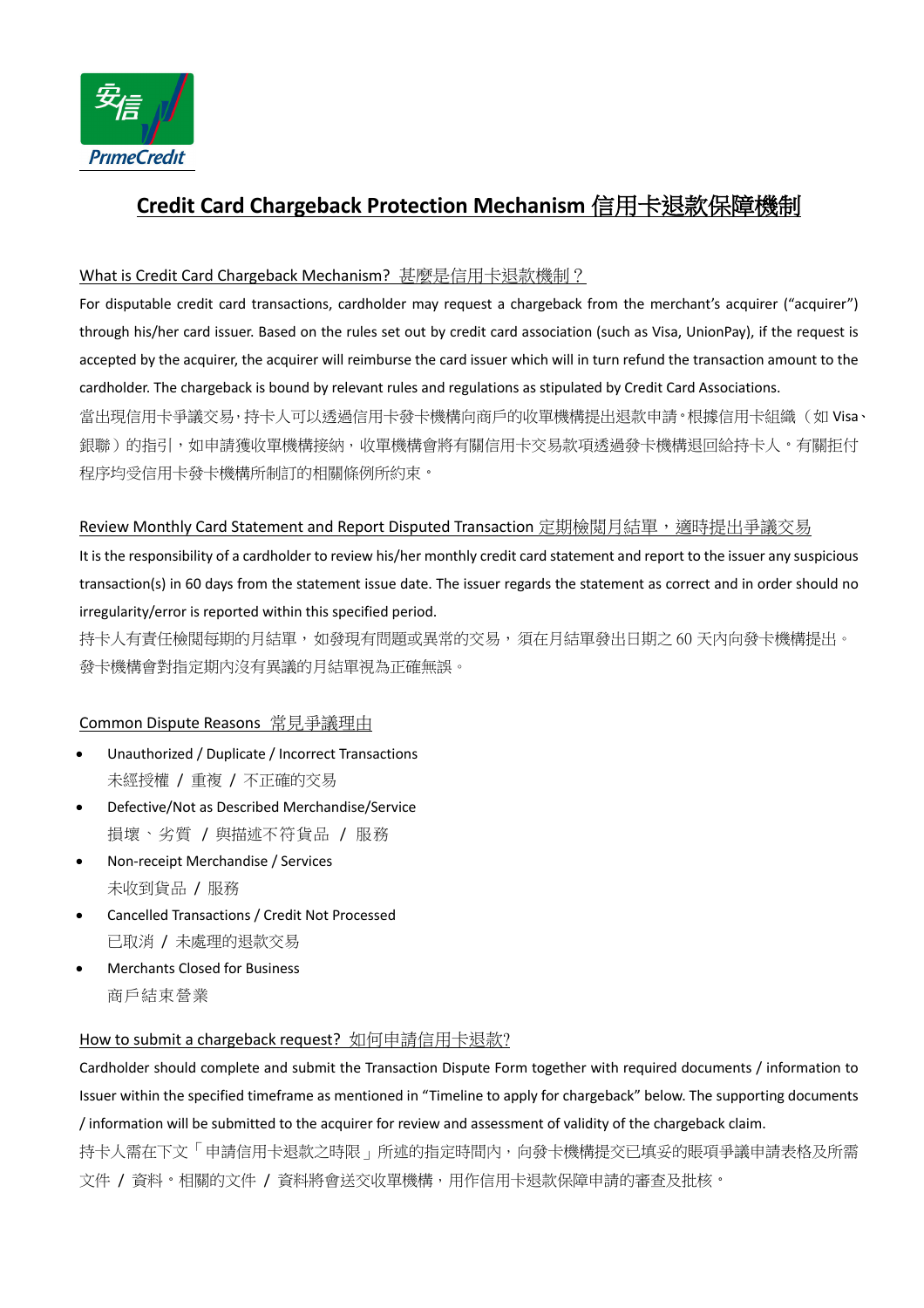#### Timeline to apply for chargeback 申請信用卡退款之時限

For all disputed transactions, cardholder should apply for chargeback within 60 calendar days from statement issue date and within 120 calendar days from the date of the transaction. For the dispute of merchant closure, the time limit for dispute request is 120 calendar days from the merchant close-down and cannot exceed 540 (Visa) and 360 (UnionPay) calendar days from transaction date. Cardholder should apply chargeback and to provide relevant documents to prove the transaction(s) is/are questionable, such as credit card payment slip(s) and sales slip(s), as soon as possible.

所有爭議交易之退款申請須於月結單發出日起計 60 天內提出,而追溯期限為交易日起計 120 日内。如退款申請理由 為商戶終止業務之爭議,追溯期限為商戶終止業務日起計 120 日内,而追溯時間不得超過交易日之 540 日 (Visa) 或 360 日 (銀聯)。持卡人應盡快提出申請並提供有關文件 (如信用卡簽賬單據及銷售單) 以証明相關交易有存疑。

#### Time-frame for concluding a chargeback proceeding 完成拒付程序的時限

Normally, it takes 6-8 weeks to conclude a chargeback case unless an arbitration is required from Credit Card Associations. Cardholder will be notified of the result or further pursuance (if needed) of the chargeback case accordingly. 一般而言,拒付程序的處理周期大約需時為 6-8 星期,除非需信用卡組織介入仲裁,持卡人將收到有關拒付結果或 是否需要進一歩處理的通知。

#### Channels to Lodge a Dispute Request 提出爭議要求的渠道

- Download and complete the Cardholder's Declaration of Dispute and fax/mail to PrimeCredit. 於本公司網址下載並填妥「信用卡持卡人帳項爭議聲明」後傳真/郵寄回本公司處理。
- Contact our 24-Hour Customer Service Hotline 2269 8899. 致電本行 24 小時服務熱線 2269 8899。
- Visit one of the PrimeCredit Branches 親臨本公司任何一間分行辦理。

# Points to Note 注意事項

• Cardholder is suggested to contact the merchant (if still in business) in an attempt to resolving the dispute in the first instance.

持卡人應就其爭議先行聯絡商戶(如尚營業),嘗試解決相關爭議。

- Cardholder should provide relevant documents (if any) and information to substantiate and justify the chargeback. 持卡人應就其爭議向本公司提供有關交易文件及資料(如有),作為辦理拒付程序的理據。
- Cardholder should allow reasonable buffer period for issuer to review the case and prepare documents for chargeback for cases lately reported with tight timeframe.
	- 持卡人須就其延遲提出而期限緊迫的拒付要求給予本公司合理的緩衝期作為個案審核及文件處理。
- Cardholder should be bound by the chargeback rules and regulations of the Credit Card Association and accept its arbitration (if any) as the final decision.

持卡人應受信用卡組織所制訂拒付機制的規則和規定所約束並接納其仲裁(如有)為最終決定。

• Credit card instalment plan is ineligible for chargeback claim as the loan agreement between the card issuer and the cardholder is not recognized as a typical credit card transaction. 信用卡分期付款計劃是發卡機構和持卡人之間的貸款協議,而並非一般的信用卡交易,故其交易並 不受信用卡退款機制保障。